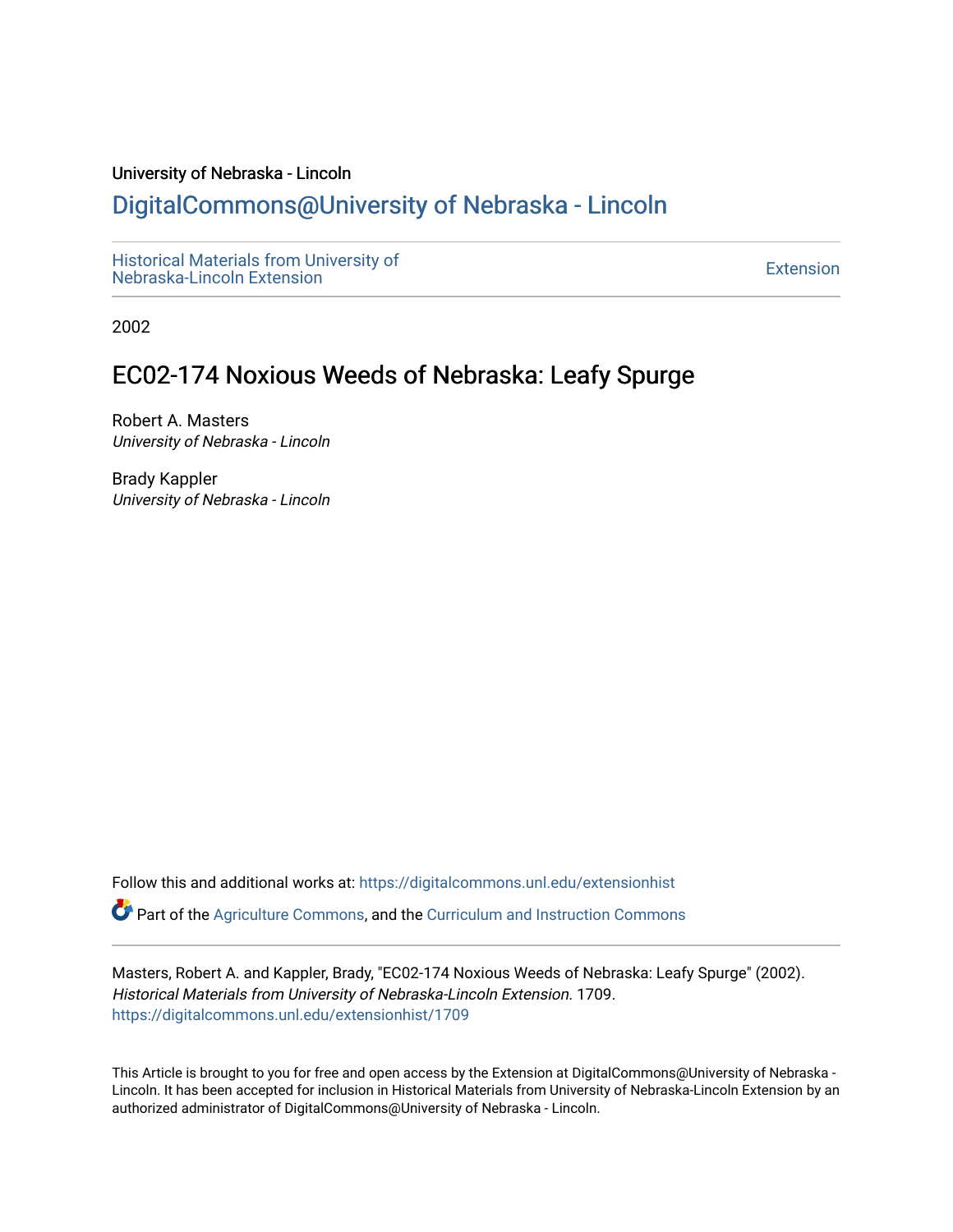

**Robert A. Masters, Adjunct Professor of Agronomy and Horticulture Brady Kappler, Extension Weed Science Educator**





**Biology Identification Distribution Control**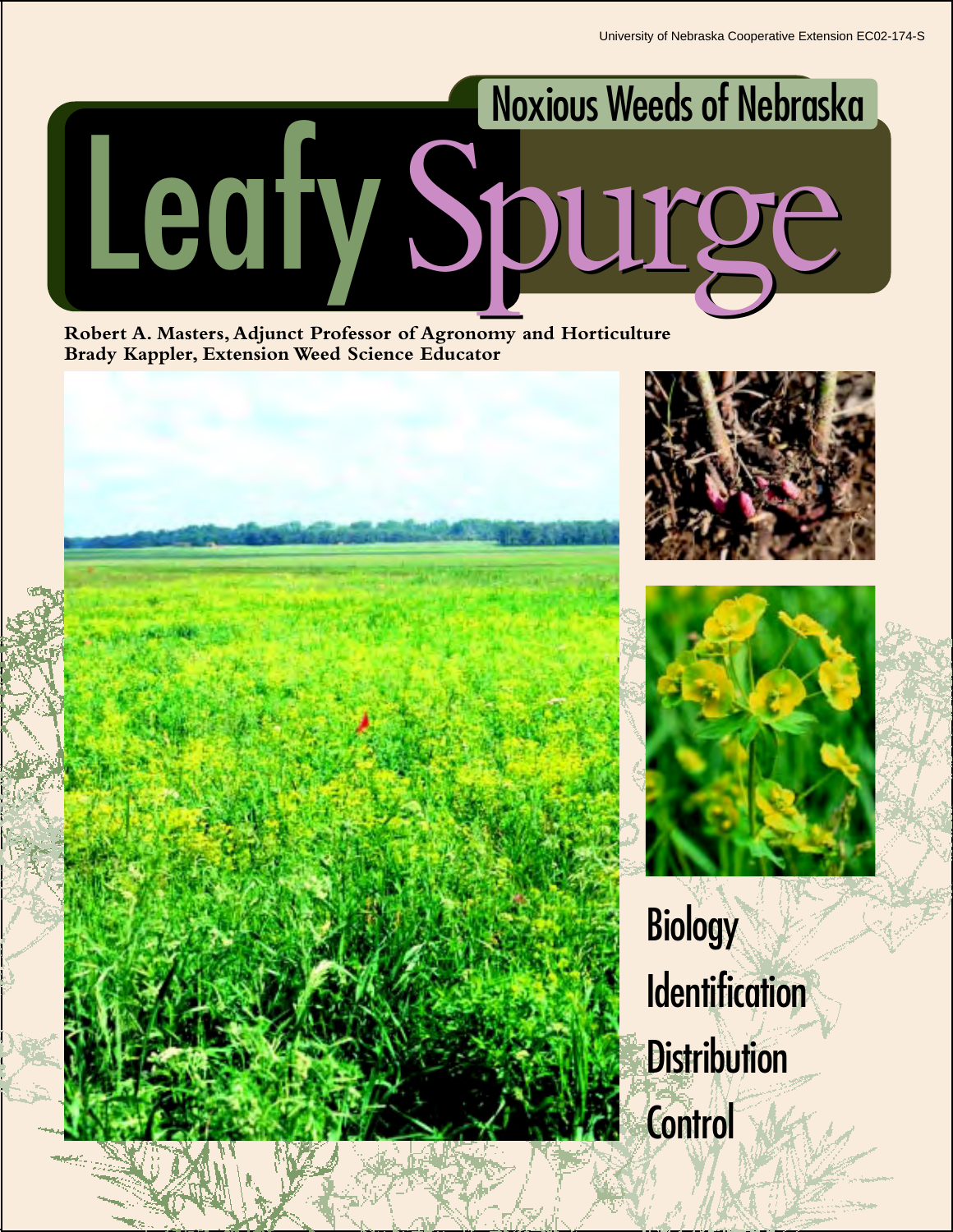

eafy spurge is an invasive weed the infests over three million acres in northern Great Plains and the prairie eafy spurge is an invasive weed that infests over three million acres in the provinces of Canada. It is commonly found in rangelands, pastures, roadsides, rights-of-way, and woodlands *(Figure 1)*. Leafy spurge can reduce rangeland and pasture carrying capacity by as much as 75 percent because it competes with forages and cattle avoid grazing areas infested with this weed. In North Dakota where leafy spurge infests about 900,000 acres, estimates of direct and indirect losses exceed \$100 million each year. In Nebraska, the direct loss in forage value attributed to leafy spurge has been estimated at more than \$2 million annually. Estimates of direct and indirect losses in Nebraska exceed \$16 million per year.



eafy spurge shoot emergence begins<br>in early March in Nebraska *(see Life* eafy spurge shoot emergence begins *Cycle on page 9)*. Stem elongation and vegetative development increases rapidly as temperatures increase in April and May. Shoots increase in number until early summer. Yellow bracts that subtend the flowers are most conspicuous from mid-May to mid-June (*Figures 1* and *2a*). Seed maturation continues for 30 days after the last flower appears. Flower production and seed development are continuous from late May through August and can extend into the fall under favorable growing conditions.

The aggressive nature of leafy spurge is related to its phenomenal ability to reproduce both by seed *(Figure 2b)* and by adventitious shoot buds located on the crowns and roots (*Figures 2d, 2e,* and *5*). Effective seed dispersal mechanisms, high seed viability, and rapid seedling development enable new infestations to become established easily. Prolific vegetative reproduction maintains dense, long-lived infestations.



Figure 1. Leafy spurge infestations located in a (a) pasture, (b) shelterbelt, and (c) sub-irrigated meadow in the Sandhills.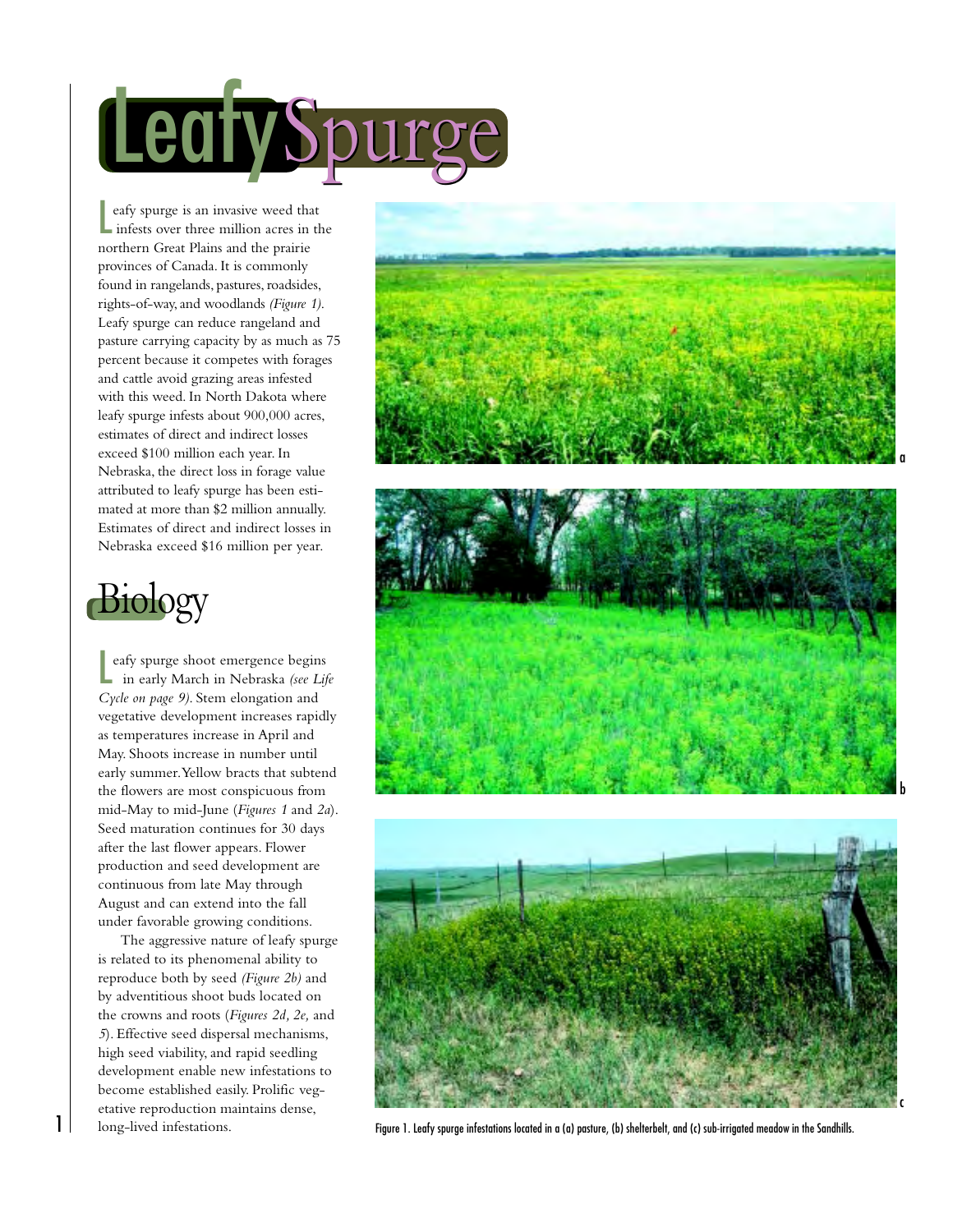

Figure 2. Selected leafy spurge plant portions: (a) cyathium containing one pistillate flower and several staminate flowers; (b) side and front view of seed; (c) cyathium with three-lobed fruit; (d) crowns; (e) adventitious shoot buds located on roots.

### Seed and Seedlings

The leafy spurge fruit is a threelobed capsule or schizocarp that splits into three, one-seeded nutlets (*Figures 2c* and *3a*). Seed yields can range from 25 lbs to 3500 lbs per acre, depending on site productivity and level of interference from associated plants. Each flowering stem can produce as many as 250 seeds. Once seeds are dispersed, they can remain viable for eight years. Leafy spurge seed germination in the field can occur throughout the growing season when moisture is adequate. Typically, early spring is the most favorable time for seed germination, which occurs at temperatures between 68°F and 86°F.

Leafy spurge seedlings can emerge through several inches of soil, but optimum emergence depth ranges from 0.5 to 2 inches. Within 48 hours after emergence, the seedcoat is sloughed, exposing

# History

eafy spurge is native to Eurasia. The first documented occurrence of leafy spurge in North<br>America was in Newbury, Massachusetts in 1827. It is speculated that the arrival of leafy eafy spurge is native to Eurasia. The first documented occurrence of leafy spurge in North spurge along the eastern seaboard was facilitated by movement of seeds or vegetative plant parts in ballast deposited by ships from Europe. It was likely introduced to the north central region of North America through other mechanisms, such as with contaminated crop seeds imported from Russia and Europe. Early records of leafy spurge infestations suggest that wheat and oat seeds brought by Mennonites migrating from Ukraine and Russia during the late 1800s also could have been contaminated with the weed seed.

In the 1890s cereal explorers with the United States Department of Agriculture's Bureau of Plant Introduction sent several kinds of seed grain from Russia to the north central United States. Large quantities of smooth bromegrass seeds were imported from northern Europe and Russia for distribution in the northern United States. Contamination of these seeds with leafy spurge and other exotic weed seeds was likely because of the rudimentary methods available for cleaning crop seed during the late 19th century.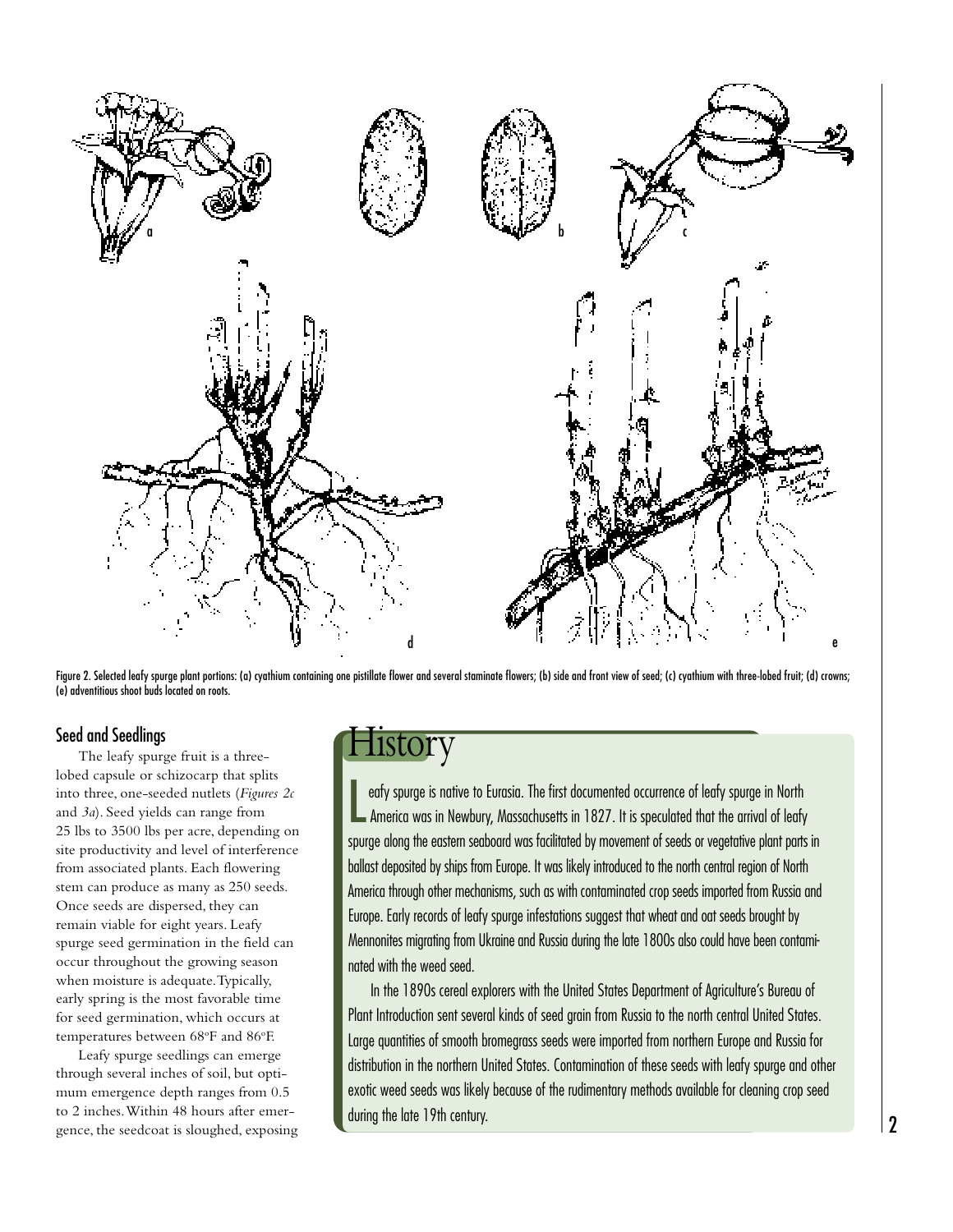

Figure 3. Leafy spurge (a) umbel with three-lobed fruits, (b) adventitious buds located on root and crown, and (c) shoots arising from common root system.



Figure 4. Seeds are round to oblong, smooth, gray with a dark line on one side and about 1/8 inch long.

the cotyledons. Seedling roots can extend to 2 feet and stems can reach a height of 6 inches within 60 days after the cotyledons expand. Adventitious shoot buds develop on seedlings at or just below the soil surface about 10 days after emergence or when the seedlings reach the 6-leaf growth stage. New shoots will arise from these buds once seedlings reach the 10-leaf stage even if the shoot is removed. Thus, leafy spurge makes the transition from seedling to perennial soon after germination. In disturbed areas, free from competing vegetation, leafy spurge seedlings will flower the first year.

### Seed Dispersal Mechanisms

Leafy spurge seeds are spread several ways. As the drying capsules shrink and

split, there can be sufficient force to throw the seeds as far as 15 feet. Also, seeds of leafy spurge can float on water and germinate while floating. This increases leafy spurge establishment in sub-irrigated meadows and along streams and rivers.

Animals act as seed dispersal agents. Sharptail grouse and mourning dove will eat leafy spurge seeds. Viable seeds have been found in droppings of sharptail grouse, but not in dove droppings; however, dove dispersal may occur when seeds are regurgitated when nestlings are fed. Leafy spurge seeds can remain viable as they pass through an animal's digestive tract. Man has played a major role in leafy spurge seed dispersal. Seeds have been widely dispersed as a contaminant in crop seed, feed grain, and hay. Contaminated tillage and harvest machinery can distribute seeds or plant fragments if not cleaned before leaving an infested site.

### Buds and Shoots

Leafy spurge has two types of vegetative buds. Axillary buds occur along shoots and cause branching and adventitious buds arise on roots and crowns (*Figures 2e* and *3c*). In established infestations, most shoots arise from adventitious buds on the crowns. Dormancy of leafy spurge adventitious shoot buds is caused by the presence of high concentrations of indole acetic acid (IAA). When shoots are removed or the crown is damaged, concentrations of IAA decrease and dormant buds begin to develop into shoots.

#### **Roots**

The root system of leafy spurge is composed of the main axis or long-roots and laterals or short-roots. Long-roots constitute the permanent root system and have the capacity to regenerate roots and shoots. New vertical roots arise on the old roots, which allows root penetration to great depths. Individual longroots may live for up to four years in the field and may reach 15 feet in length. Short-roots do not persist or produce buds. Regeneration of stems from buds on crowns and roots and limited translocation of herbicides to these plant parts contribute to this weed's resistance to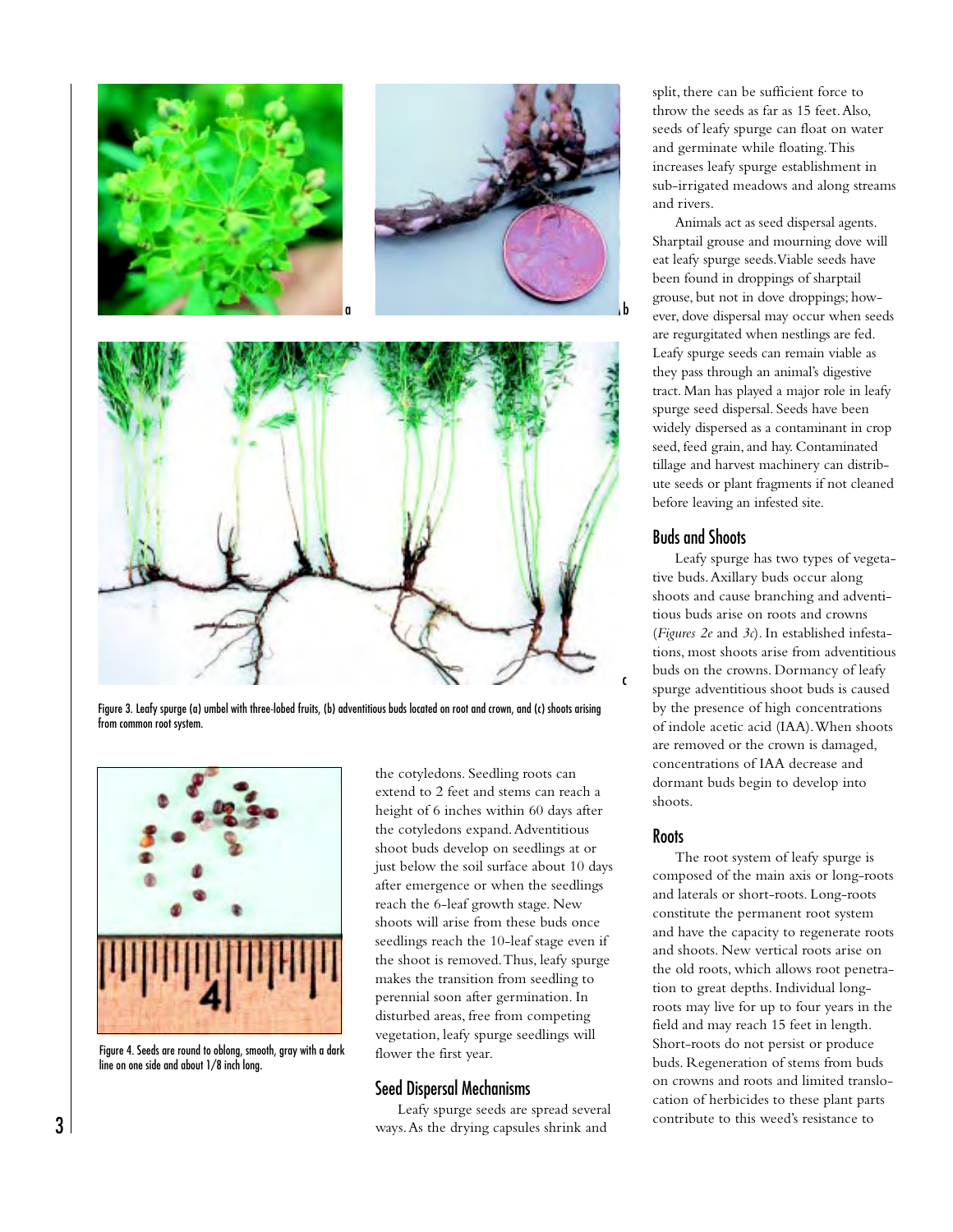control. Although the upper portion of the plant can be killed by herbicides or tillage, buds below the treated zone can continue to produce new shoots.

# dentification

L eafy spurge stems are woody, hairless, erect, pale green, occur in clumps, and can grow to a height of 3 feet. Leaves are alternate, narrowly linear with smooth margins, about 1/4 inch wide, 1 to 2 inches long, and are not hairy. Flowering axillary branches are common. Flowers are inconspicuous, greenish yellow, and occur in numerous small clusters with each cluster subtended by a pair of large yellow heartshaped leaves (bracts) arranged in a conspicuous umbel (*Figures 3a and 5c*). Flowers are borne in a cup-shaped cyathium containing one pistillate and 11 to 20 staminate flowers *(Figure 2a)*. The margin of the cyathium bears four, two-horned nectiferous glands. Fruits are three-lobed capsules with one seed in each lobe *(Figure 2c)*. Seeds are round to oblong, smooth, gray with a dark line on one side and about 1/8 inch long *(Figure 4)*. A characteristic of leafy spurge, unique to plants in the Euphorbiaceae family, is the presence of a milky white juice or latex that readily oozes from cut stems, leaves, or roots. This latex contains compounds that are poisonous to cattle and horses, but not sheep and goats. The bright yellow bracts and white milky sap simplify identification of this noxious weed.



There are three approaches to weed management: prevention, eradication and control. Prevention is the process by which a weed species is not allowed to become established in a given area. Weed seeds are not carried onto the area and existing weeds are not allowed to reproduce. Eradication is the complete elimination of all plants and seeds from an area. Control limits the extent of infestation



Figure 5. Illustration of selected leafy spurge phenological stages: (a) dormant adventitious bud stage; (b) late vegetative stage with terminal leaves on main shoot axis enclosing floral bud; (c) flowering to early fruit stage with determinant inflorescence consisting of branched rays that are subtended by a whorl of bracts (note secondary inflorescence arising from axils of leaves on primary stem); (d) flowering-late fruit stage with inflorescence arising from a late-flowering shoot.

# Distribution

eafy spurge is currently found in six Canadian provinces and 26 U.S. states. Despite early<br>introduction into Massachusetts, leafy spurge is not considered a problem weed in the northeafy spurge is currently found in six Canadian provinces and 26 U.S. states. Despite early eastern United States or eastern Canada. Leafy spurge is a serious problem in North Dakota, Iowa, Missouri, South Dakota, Minnesota, Colorado, Idaho, Montana, Wyoming, Nebraska, and the prairie provinces of Canada.

In Nebraska, leafy spurge currently infests at least 321,000 acres. It is most prevalent in the



Figure 6. Distribution of leafy spurge in 2001 in Nebraska.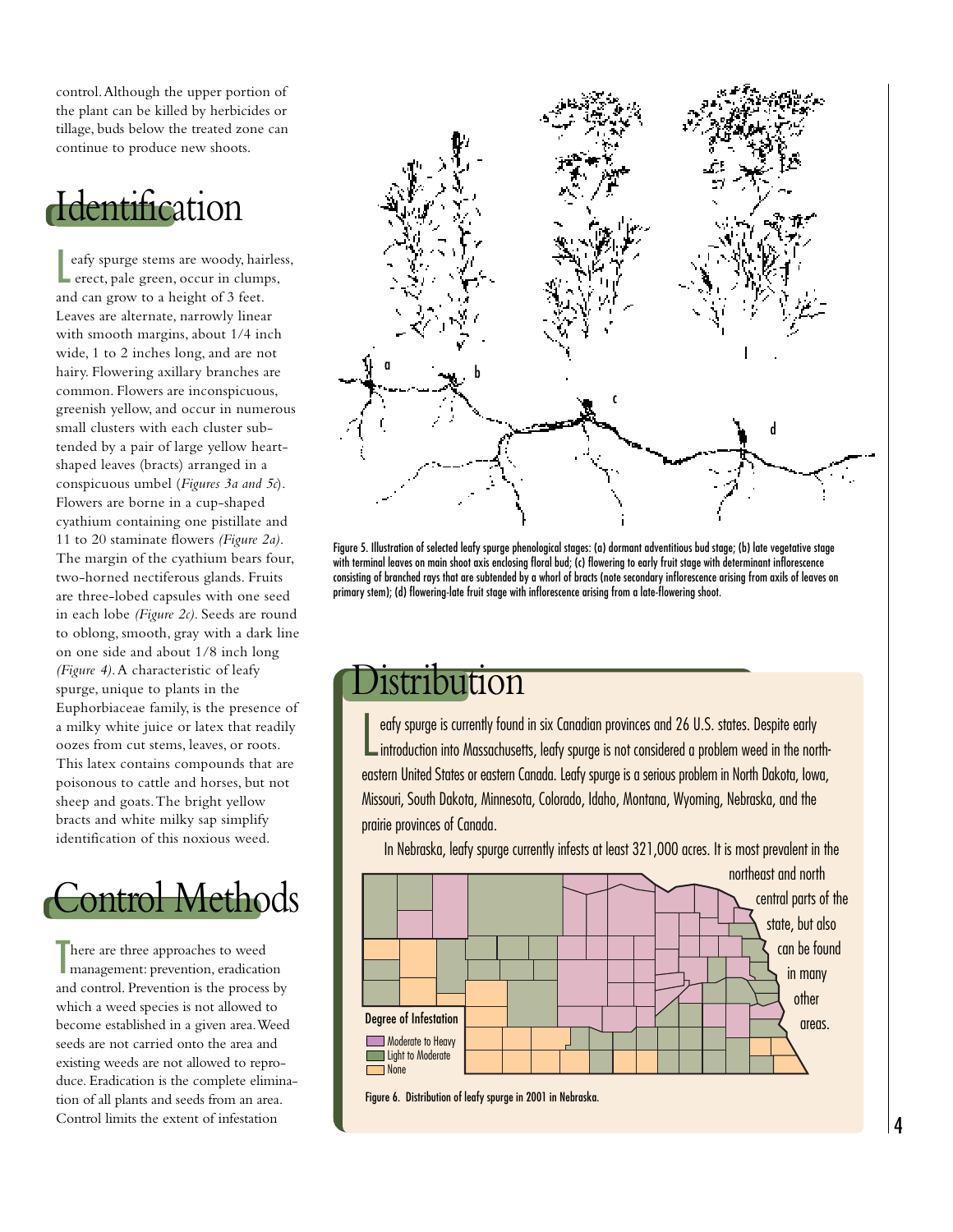and enhances the competitive ability of desirable plants. Of these three approaches, prevention is the most cost effective.

### Chemical

Herbicides often are assigned to groups according to their chemistry or molecular composition. A herbicide is usually selective within certain rates, environmental conditions, and application methods. Foliar-active herbicides are applied directly to the leaves or stems of plants where they are absorbed and moved into the plant. These herbicides may or may not remain active once moved into the soil. Soil-active herbicides are absorbed by the roots from the soil solution. Herbicides can be categorized as to whether they are applied before planting and weed or crop emergence (preemergence) or after weed or crop emergence (postemergence). The potential for ground or surface water contamination, suppression of desirable plants, and cost of repeated periodic application of herbicides to control weeds are some of the concerns associated with herbicide use. What, how much, and when to use these herbicides depends on the size and location of the leafy spurge infestation and land management objectives *(see Table 1, page 10)*.

**Small Infestations.** Excellent control of leafy spurge may be achieved by applying Tordon 22K (picloram) at 4 quarts per acre in the spring to early summer or Plateau (imazapic) at 12 ounces per acre in late summer or early fall. Some suppression of grasses, especially cool-season grasses such as Kentucky bluegrass, smooth bromegrass, timothy, and redtop bent, may occur where Plateau is applied at this rate. Areas containing leafy spurge regrowth should be treated before seed set. Repeated treatment of small infestations can lead to leafy spurge eradication. For best results, apply the herbicide to the established stand and a 25-foot wide strip around the perimeter of the infested area. Treating beyond the perimeter prevents leafy spurge from establishing from seed dispersed from the infested area.

**Large Infestations.** Eradication of large infestations of leafy spurge is not usually economical. Large infestations are most effectively managed to reduce seed production and movement of seed from the infested area. The objective is containment — to confine leafy spurge within the existing infestation. Reduction in leafy spurge stand density may occur with repeated annual applications of herbicides. The herbicides Tordon 22K, 2,4-D, and Plateau are commonly used to control large infestations of leafy spurge.

Spring is the best time to apply 2,4-D + Tordon 22K at 1 quart + 1 pint per acre (Grazon P+D at 2 quarts per acre) or 2,4-D alone at 2 quarts per acre to provide short-term control of leafy spurge and reduce seed production. Repeated annual applications of a combination of 2,4-D and Tordon 22K may decrease leafy spurge stem density. The optimum time of application is late spring when plants are at the late flowering stage.

Apply Plateau in late summer or early fall before a killing frost at 8 to 12 ounces per acre to control leafy spurge. The lower rate should be used on sites with sandy soils and the higher rate should be used on sites with higher clay content soils. A methylated seed oil (MSO) at 2 pints per acre must be included in the Plateau spray solution to increase herbicide uptake by leafy spurge. Fall Plateau application can cause coolseason grass injury, especially under drought conditions. However, usually it will not injure warm-season grasses (for example, big bluestem, indiangrass, little bluestem, blue and sideoats grama). Long-term leafy spurge control may occur after repeated, consecutive annual applications of Plateau.

**Tree Understory.** Control of leafy spurge in the understory of trees is best accomplished with 2,4-D (amine formulation), Plateau, or Roundup. Applying 1 quart per acre of 2,4-D amine at late flowering will reduce seed production. Applying Plateau at 8 ounces per acre or Roundup at 3 pints per acre in the fall before leafy spurge becomes dormant will suppress leafy spurge the following growing season. Roundup will injure grasses and forbs with live foliage at time of application. Tree injury may occur if these herbicides contact tree foliage or green bark.



Figure 7. The adult flea beetle, Aphthona nigriscutis.



Figure 8. The adult flea beetle, Aphthona lacertosa.



Figure 9. The clear-winged moth, Chamaesphecia hungarica adult.

### **Biology**

Biological control of weeds is the planned use of living organisms to reduce a plant's reproductive capacity and density. Biological control agents used against leafy spurge include insects, goats, and sheep. Classical biological weed control involves importing or relocating natural enemies (usually insects) of exotic weeds from their native habitats to their naturalized habitats. This strategy seeks to reestablish weed and natural enemy interactions and reduce the weed popu-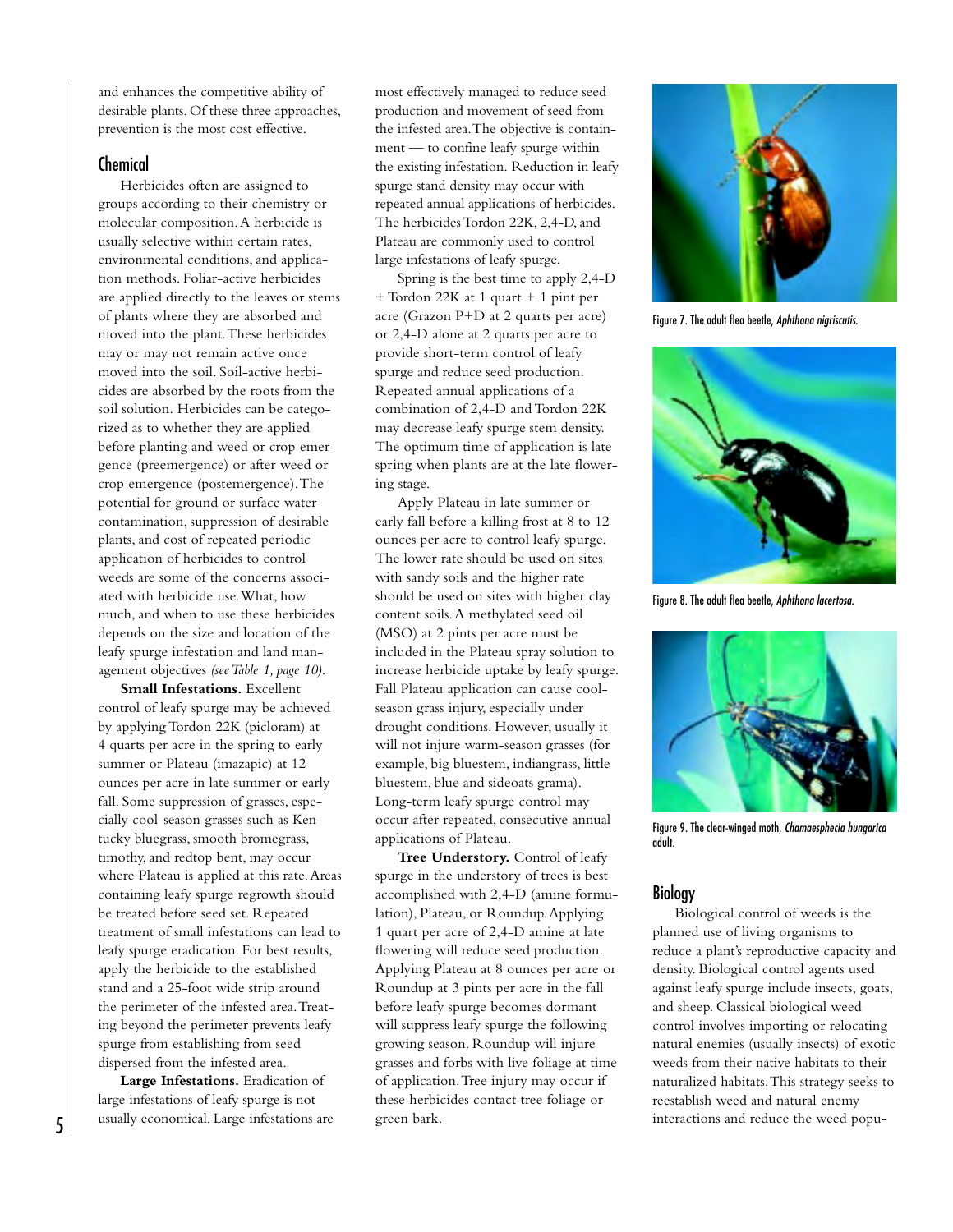

Figure 10. The spurge hawkmoth, Hyles euphorbia, (a) adult and (b) larvae feeding on leafy spurge foliage.



Figure 11. The long-horned beetle, Oberea erythrocephala, (a) adult and (b) larvae feeding inside leafy spurge root.



Figure 12. The gall midge, Spurgia esula, (a) adult and (b) gall formed at apex of leafy spurge shoot by larvae.

lation to an acceptable level. Factors affecting whether a biocontrol agent will establish on or effectively control a plant include synchrony in the life cycles of host plant and agent, adaptation of the agent to a new climate and habitat, ability of the agent to find the host at varying densities, capacity of the agent to reproduce rapidly, and the nature, extent, and timing of the damage caused by the biocontrol agent.

**Insects.** Many species of insects have been tested, approved and released for biological control of leafy spurge in North America. Two of these — the *Aphthona nigriscutis (Figure 7)* and *A. lacertosa (Figure 8)* flea beetles — have successfully controlled leafy spurge.

Other insects either have failed to establish populations or have established limited populations that have not had a significant impact on spurge infestations. Other insects from native Eurasian habitats that have been evaluated to control leafy spurge in North America include the clear-winged moth, *Chamaesphecia hungarica (Figure 9)*; spurge hawkmoth, *Hyles euphorbiae (Figure 10)*; long-horned beetle, *Oberea erythrocephala (Figure 11);* and a gall midge, *Spurgia esula (Figure 12)*.

The clear-winged moth and longhorned beetle adults lay eggs in stems, then the larvae hatch and burrow down the stem and into the root crown, where they feed and cause damage.

Spurge hawkmoth larvae feed voraciously on leafy spurge foliage, but have not been successful in controlling leafy spurge because they are readily preyed upon by other insects. The gall midge is a tiny gnat that lays its eggs in leafy spurge flowers on the terminal portions of reproductive stems. When the larvae develop, they cause a gall to form at the shoot apex, eliminating seed production by prohibiting flowering. Most of these insects have been released within the last 10 years and it is too early to determine how effectively they will control leafy spurge.

Biocontrol agents can be an effective way to manage large infestations of leafy spurge. On small infestations use herbicides instead of biocontrol agents, especially if the objective is to eradicate leafy spurge. In large infestations, herbicides and flea beetles can indeed be used together. The key is timing of herbicide application. Do not apply herbicides where attempting to establish a population of flea beetles on leafy spurge infestations. After establishment do not apply herbicides in the late spring or summer since the application removes leafy spurge foliage, which flea beetles need to complete their life cycle. Fall and early spring applications do not appear to disrupt flea beetle establishment.

**Sheep.** Sheep should begin grazing leafy spurge as soon as it is 3 to 4 inches tall. Grazing at this growth stage will prevent most leafy spurge plants from producing seed. To maintain control usually one to two sheep per acre of leafy spurge are required for a fourmonth grazing season. Sheep performance on a leafy spurge diet can be excellent because the weed is high in crude protein, is easily digested, and provides high quality forage for lactating ewes and lambs. Sheep may need time to acclimate to feeding on leafy spurge, especially where other forbs preferred by sheep are present. Mature stands should be mowed before grazing to improve palatability. Continuous intensive grazing by sheep will prevent leafy spurge vegetative spread and seed production. In Canada, eight years of intensive continuous grazing reduced leafy spurge stem densities 98 percent. However, within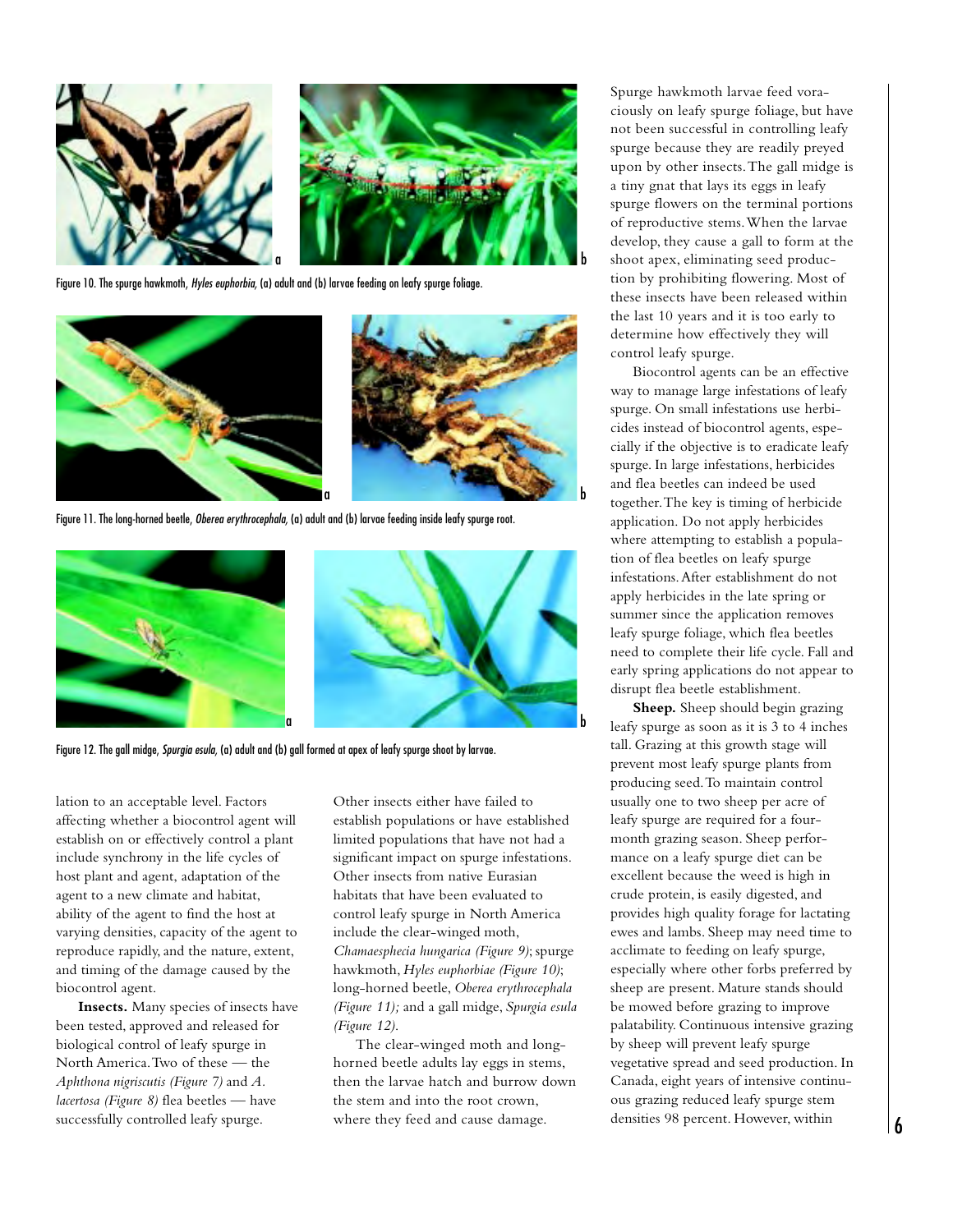two years after grazing ended, the leafy spurge started to reestablish from roots. Sheep should not be allowed in a noninfested area within nine days of leaving an infested area. This should provide enough time for any leafy spurge seeds to pass through their digestive tracts.

### Mechanical

Mechanical treatments can be categorized according to the portion of the plant removed. Top growth removal consists of severing the aerial portion of the plant by mowing or shredding. In contrast, entire plant removal involves removing topgrowth and enough of the below-ground portion of the plant to prevent plant regrowth by plowing. Mowing during flowering and before seed fill will reduce leafy spurge seed production. Repeated mowing during the growing season for several years can reduce leafy spurge stands by depleting plant energy reserves. However, the root system of leafy spurge is so extensive that energy reserve depletion is difficult. Removing entire plants can be effective in cropland where tillage can be used, but it has limited applicability on rangelands and pastures.

### Fire

Grasslands are fire-dependent ecosystems comprised of plants that not only tolerate fire, but require fire to promote growth and survival. Plant response to fire depends on several factors, including plant morphology, plant phenology, and season of burning. With creeping perennial herbaceous plants like leafy spurge, fire alone is usually no more effective than mowing. However, there may be an opportunity to reduce the competitiveness of leafy spurge by burning late in the spring when the plant is in the late vegetative to early flowering stage and native perennial warm-season grasses are initiating growth. Fire also can stimulate leafy spurge seed germination.

### Integrated Weed Management

Herbicides have been the primary tools used to combat rangeland and pasture weeds. More recently, biological control has been touted as the desirable means to control invasive weeds. As





b



Figure 13. Integrated strategy to revegetate leafy spurge-infested rangeland with native perennial warm-season grasses. The treatment sequence consists of (a) application of Plateau and Roundup in the fall, (b) burning plant residue in the spring, and (c) planting a mixture of grasses with a no-till drill after burning. Grass stands establish quickly in herbicide-treated areas as indicated planting a mixture of grasses with a no-till drill atter burning. Grass stands (d) 6 weeks and (e) 12 weeks after planting.<br>by excellent grass stands (d) 6 weeks and (e) 12 weeks after planting.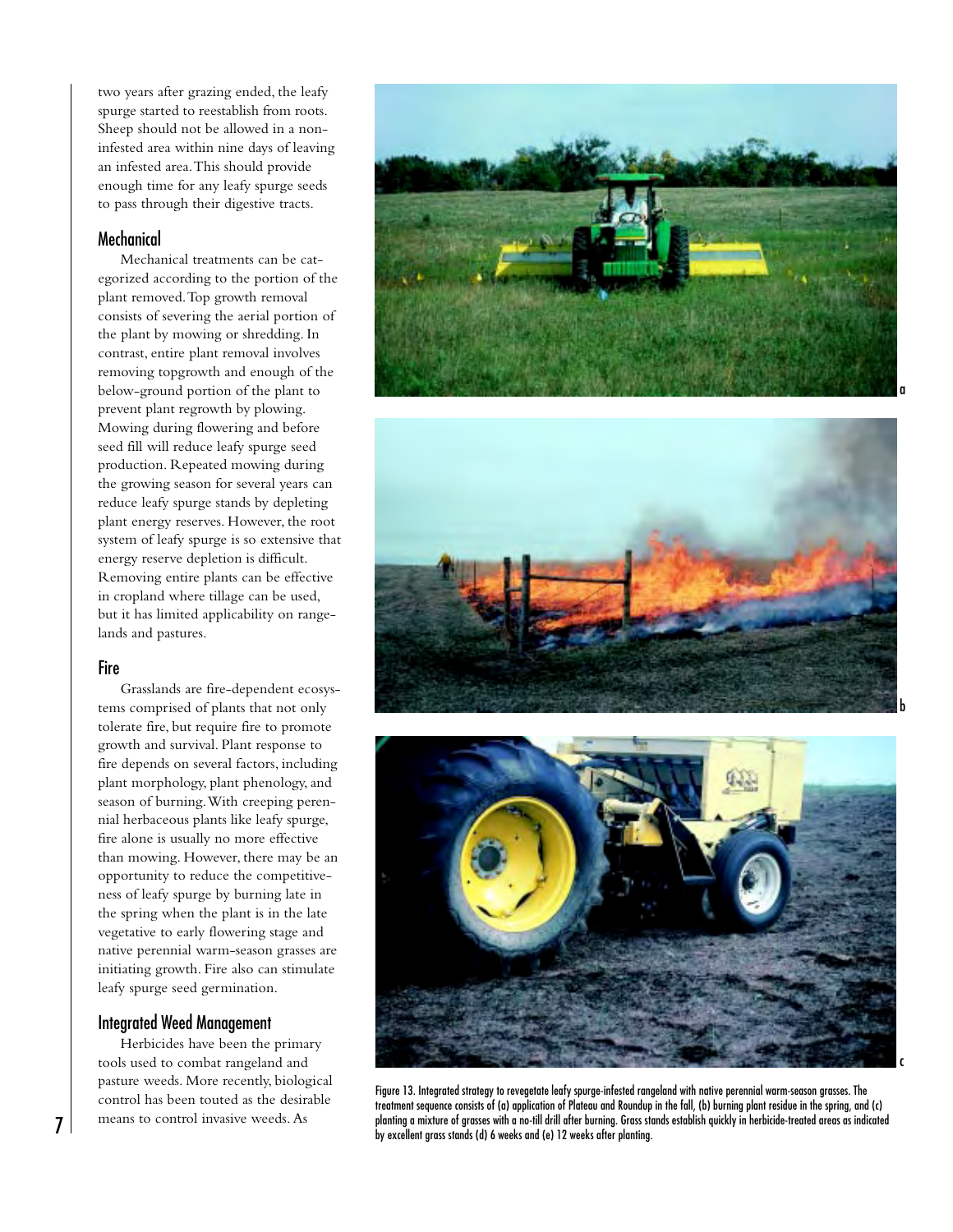

Figure 14. Generalized rangeland succession model for Great Plains grasslands. Retrogression leads to a steady state condition of low productivity. Reliance on a single technology results in slow grassland recovery rate. Sequential application of control measures

populations of invasive plants like leafy spurge continue to expand, there is growing recognition that using a single control method is usually not enough. The presence and spread of invasive plants is often symptomatic of underlying management problems that must be corrected before sustained progress is made toward controlling the weed and improving rangelands and pastures. Removing invasive plants with chemical or biological control measures may only open niches for other undesirable species to occupy or to be reinvaded by the same species unless desirable species are present to fill the vacated niches. In many instances rangeland and pastures have deteriorated to the point that desirable species are either not present, or are in such low abundance that plant community recovery is slow or will not occur without intervention.

Various technologies are available for managing leafy spurge, but acceptable long-term control will only be achieved when integrated weed management programs are implemented. Integrated weed management strives to use the most economically, ecologically, and environmentally effective combination of principles, technologies, and systems to meet management goals. Integrated weed management is accomplished by coordinated use of complimentary control measures to maintain weed damage below economic levels, while minimizing the hazard to humans, animals, plants, and the environment.

Approaches that include applying herbicide and establishing stands of perennial grasses have been successfully used to suppress leafy spurge and improve forage production on rangeland. In Wyoming, seedbed preparation consisted of multiple Roundup applications in spring and summer followed by tillage before planting introduced cool-season grasses. In North Dakota introduced cool-season grasses were planted in a tilled seedbed after Roundup and 2,4-D were broadcast applied. The planted grasses that were most effective in suppressing leafy spurge were 'Bozoisky' Russian wildrye and 'Luna' pubescent wheatgrass in Wyoming and 'Rebound' smooth brome and 'Reliant' intermediate wheatgrass in North Dakota.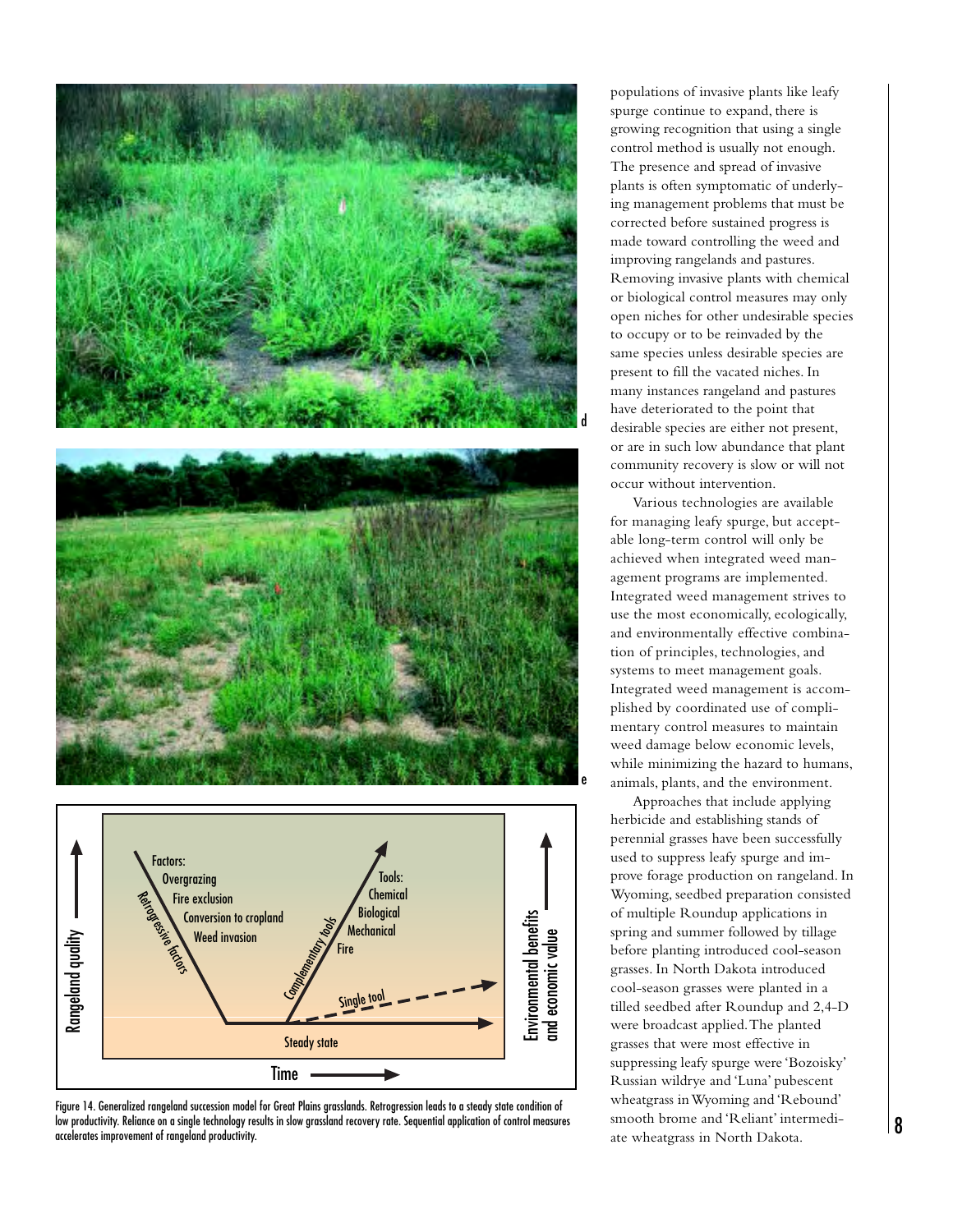



In Nebraska, an integrated weed management strategy was developed that suppressed leafy spurge and eased planting and establishment of mixed stands of native warm-season grasses (big bluestem, little bluestem, indiangrass, switchgrass, and sideoats grama). Roundup plus Plateau at 48 ounces and 12 ounces per acre were applied together in the fall, and followed the next spring with burning the herbicide-suppressed vegetation and no-till planting the grasses *(Figure 13)*. Roundup controls cool-season grasses

9

that were growing at the time of application, but provides no residual weed control. Plateau controls leafy spurge and provides residual control of annual grass and broadleaf plants after the native grasses are planted. This integrated approach controlled leafy spurge and more than doubled forage production.

A goal of integrated weed management should be to improve degraded rangeland and pasture communities so they are less susceptible to invasion by noxious weeds like leafy spurge. In many

instances rangelands have deteriorated to the point that desirable species are either not present or in such low number that plant community recovery will be unacceptably slow without direct intervention. A generalized model describes rangeland and pasture degradation and improvement processes *(Figure 14)*. Integrated weed management systems applied in appropriate sequences will improve rangeland and pasture quality and decrease negative impacts of leafy spurge and other noxious weeds.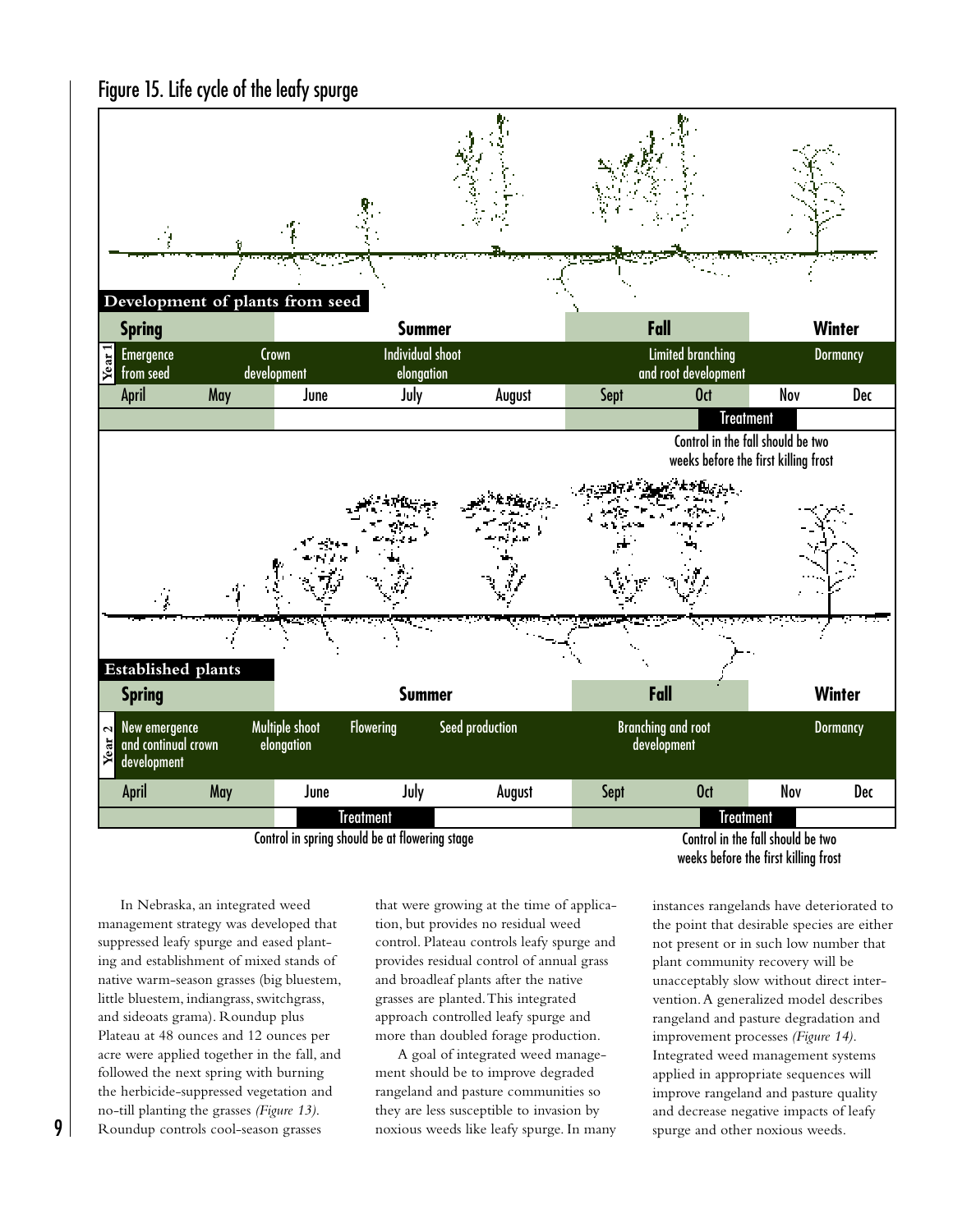### Table 1. Herbicides for Leafy Spurge Control<sup>1</sup>

| Herbicide                       | <b>Product per Acre</b> | <b>Application Time<sup>2</sup></b>             | <b>Notes</b>                                                                                                                          |
|---------------------------------|-------------------------|-------------------------------------------------|---------------------------------------------------------------------------------------------------------------------------------------|
| $2,4-D$ ester $(4L)$            | 2 <sub>qt</sub>         | Bud stage in spring                             | Retreatment necessary. Annual applications gradually reduce<br>infestation.                                                           |
| $Grazon P+D$                    | 2 <sub>qt</sub>         |                                                 |                                                                                                                                       |
| Plateau                         | $8-12$ oz               | In fall 2 weeks<br>before first frost           | Do not apply herbicide in spring over area treated the previous fall<br>with $8-12$ oz/A. Use with MSO 1 qt/A.                        |
| Tordon 22K                      | $2-4$ qt                | Fall or spring<br>September to early<br>October | Tordon is for use in non-crop areas and pasture and range.<br>Glyphosate for use in trees or areas where grass stand is not a factor. |
| Glyphosate <sup>3</sup><br>$^+$ |                         |                                                 |                                                                                                                                       |
| $2,4-D$ amine $(4L)$            | 1 qt                    |                                                 |                                                                                                                                       |

<sup>1</sup>These recommendations were current as of Jan. 1, 2003. See "Guide for Weed Management in Nebraska" EC-130, for current information. It's available in print at local Cooperative Extension offices or on the Web at http://www.ianr.unl.edu/pubs/fieldcrops/ec130.htm.

2 Best control will be obtained if treatments are made when plants are actively growing. Treatment in following years may be required. Dust on leaves may interfere with herbicides.

3 Glyphosate is the active ingredient in many commercial products. The rates provided here are based on a 4 lb. ai or 3 lb. ae formulation.

**Note:** Reference to commercial products or trade names is made with the understanding that no discrimination is intended and no endorsement by University of Nebraska Cooperative Extension is implied.

# A Message From the Nebraska Department of Agriculture

The State of Nebraska has had a noxious weed law for many years. Over the years, the Nebraska Legislature has revised this law.

The term "noxious" means to be harmful or destructive. In its current usage "noxious" is a legal term used to denote a destructive or harmful pest for purposes of regulation. When a specific pest (in this case, a weed) is determined to pose a serious threat to the economic, social, or aesthetic well-being of the residents of the state, it may be declared noxious.

Noxious weeds compete with crops, rangeland, and pastures, reducing yields substantially. Some noxious weeds are directly poisonous or injurious to man, livestock, and wildlife. The losses from noxious weed infestations can be staggering, costing residents millions of dollars due to lost production. This not only directly affects the landowner, but erodes the tax base for all residents of the state. The control of noxious weeds is everyone's concern and their control is to everyone's benefit. The support of all individuals within the state is needed and vital for the control of noxious weeds within Nebraska.

It is the duty of each person who owns or controls land in Nebraska to effectively control noxious weeds on their land. County boards or control authorities are responsible for administration of noxious weed control laws at the county level. This system provides the citizens of Nebraska with "local control". Each county is required to implement a coordinated noxious weed program. When landowners fail to control noxious weeds on their property, the county can serve them with a notice to comply. This notice gives specific instructions and methods on when and how certain noxious weeds are to be controlled.

The Director of Agriculture determines which plants are to be deemed as "noxious" and the control measures to be used in preventing their spread. In Nebraska, the following weeds have been designated as noxious:

Canada thistle (Cirsium arvense (L.) Scop.) Leafy spurge (Euphorbia esula L.) Musk thistle (Carduus nutans L.) Plumeless thistle (Carduus acanthoides L.) Purple loosestrife (Lythrum salicaria L. and L. virgatum including any cultivars and hybrids) Knapweed (spotted and diffuse) (Centaurea maculosa Lam. and C. diffusa Lam.)

Whether farmer or rancher, landowner or landscaper, it's everyone's responsibility and everyone's benefit to aid in controlling these noxious weeds. If you have questions or concerns regarding noxious weeds in Nebraska, please contact your local county noxious weed control authority or the Nebraska Department of Agriculture.